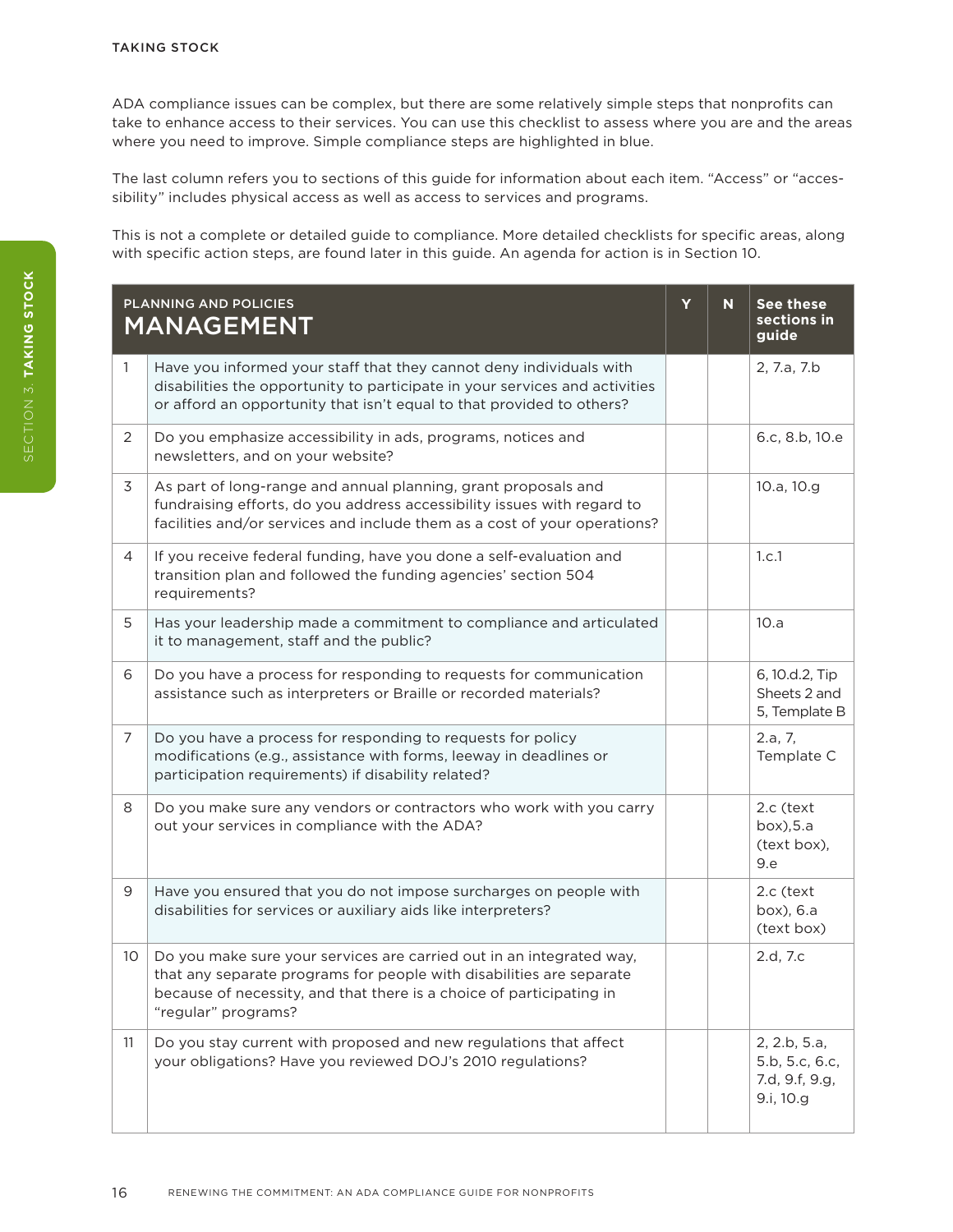|    | <b>PLANNING AND POLICIES</b><br><b>STAFF</b>                                                                                                                                                                                                                                | Y | N. | See these<br>sections in<br>quide                              |  |
|----|-----------------------------------------------------------------------------------------------------------------------------------------------------------------------------------------------------------------------------------------------------------------------------|---|----|----------------------------------------------------------------|--|
| 12 | Is your staff aware of how to interact with individuals with disabilities,<br>and does staff treat them with courtesy and dignity?                                                                                                                                          |   |    | 1.a, 1.d, 4, 10.f,<br>Tip Sheet 1                              |  |
| 13 | Is your staff aware of your accessibility policies?                                                                                                                                                                                                                         |   |    | 2.a, 5.e, 8.c,<br>10.d.3, 10.g.<br>Templates B<br>and C        |  |
| 14 | Does your staff know how to locate interpreters and obtain materials in<br>accessible formats?                                                                                                                                                                              |   |    | 6, 10.d.2,<br>Resources<br>Section D.<br>Tip Sheets 2<br>and 5 |  |
| 15 | Does your staff know how to use telecommunications relay services?                                                                                                                                                                                                          |   |    | 6.c, Glossary,<br>Tip Sheet 4                                  |  |
| 16 | Does your staff know the only two questions it can ask an individual<br>about an animal that may be a service animal?                                                                                                                                                       |   |    | 7.d. Tip<br>Sheet 3                                            |  |
| 17 | If people come to your office or another location for appointments or<br>on a walk-in basis, do you accommodate those who cannot stand while<br>waiting or have difficulty filling out forms, and notify visitors aurally<br>and visually of their turn to meet with staff? |   |    | 7.f                                                            |  |
| 18 | Does your staff know how to alert people with disabilities of an<br>emergency in the area and how to assist them in leaving the building<br>or sheltering?                                                                                                                  |   |    | 7.e                                                            |  |
| 19 | Does your staff know how to obtain accessible transportation when<br>providing or arranging transportation for individuals or groups?                                                                                                                                       |   |    | 9.h                                                            |  |
|    | <b>FACILITIES</b>                                                                                                                                                                                                                                                           |   |    |                                                                |  |

## EXISTING BUILDINGS AND FACILITIES

|   | Have you evaluated your facilities for physical accessibility within the<br>last two years? Do you have a process for doing so regularly?                                                                                                                 |  | 5, 10.c.1,<br>10.d.1                    |
|---|-----------------------------------------------------------------------------------------------------------------------------------------------------------------------------------------------------------------------------------------------------------|--|-----------------------------------------|
| 2 | Do you ensure that places where you carry out your services and<br>activities are accessible? If they are not, do you move the services to<br>accessible locations or make other modifications to ensure<br>participation by those who have disabilities? |  | 2.b, 5, 8,<br>10.c.1                    |
| 3 | At locations where people come for your services, do you ensure the<br>following:                                                                                                                                                                         |  | 5 (for all<br>subsets of<br>question 3) |
|   | a. There is an accessible route to an accessible entrance from parking,<br>drop-off points, public transportation and public sidewalks.                                                                                                                   |  |                                         |
|   | b. The accessible route is kept clear of obstructions and snow.                                                                                                                                                                                           |  | 5.e                                     |
|   | c. At least one entrance is accessible (e.g., with a level entrance or ramp).                                                                                                                                                                             |  |                                         |
|   | d. If there is more than one floor or level, each is connected by an<br>elevator or lift with accessible controls. (See Section 5.a, exemptions.)                                                                                                         |  |                                         |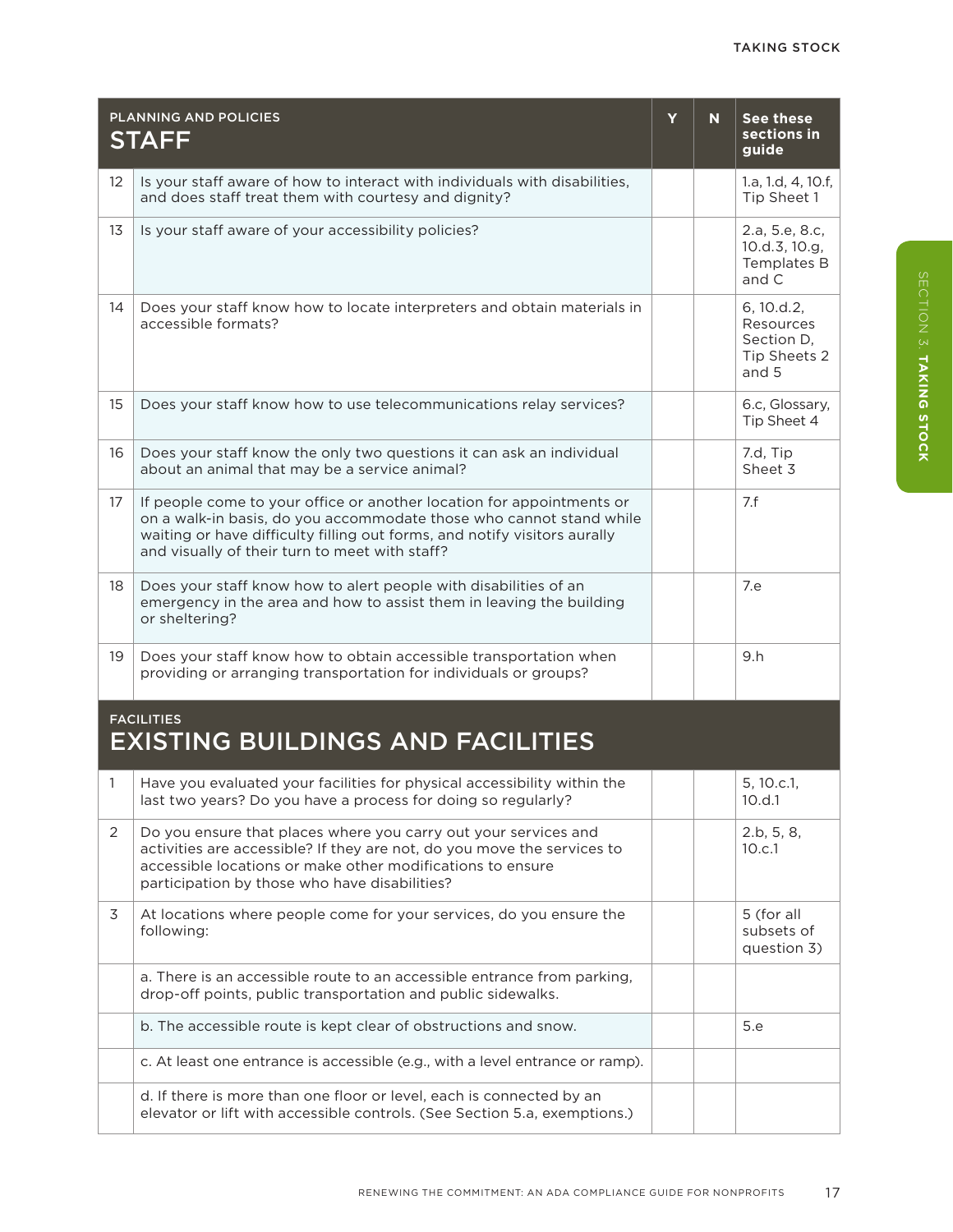|                                                            | <b>FACILITIES (Continued)</b><br><b>EXISTING BUILDINGS AND FACILITIES</b>                                                                                                                             | Y | N | See these<br>sections in<br>guide |  |
|------------------------------------------------------------|-------------------------------------------------------------------------------------------------------------------------------------------------------------------------------------------------------|---|---|-----------------------------------|--|
|                                                            | e. Signs are accessible to people who are blind or have low vision.                                                                                                                                   |   |   |                                   |  |
|                                                            | f. Accessible restrooms are provided with accessible stalls and<br>lavatories and directional signage.                                                                                                |   |   |                                   |  |
|                                                            | g. At least one service counter is lowered and kept uncluttered.                                                                                                                                      |   |   | 5.e                               |  |
|                                                            | h. Doors have a 32-inch clearance and usable hardware<br>(e.g., lever handles).                                                                                                                       |   |   |                                   |  |
|                                                            | i. Meeting areas and at least one drinking fountain and public phone,<br>if provided, are accessible.                                                                                                 |   |   |                                   |  |
|                                                            | j. Printed materials (e.g., brochures) are within easy reach of someone<br>using a wheelchair or a person of short stature.                                                                           |   |   |                                   |  |
|                                                            | k. Other spaces and equipment are accessible (theaters, seating,<br>showers, food service, medical equipment).                                                                                        |   |   |                                   |  |
|                                                            | I. Interior routes and spaces are kept free of obstructions (boxes,<br>trash receptacles, plants).                                                                                                    |   |   | 5.e                               |  |
| 4                                                          | Do you ensure that staff and volunteers accurately inform clients and<br>visitors of accessible features of your building?                                                                            |   |   | Template D                        |  |
| 5                                                          | Do you ensure through maintenance contracts and follow-up that<br>accessible equipment (elevators, lifts, automatic door openers) is<br>maintained in working order and repaired promptly?            |   |   | 5.e                               |  |
|                                                            | <b>FACILITIES</b><br><b>NEW CONSTRUCTION AND ALTERATIONS</b>                                                                                                                                          |   |   |                                   |  |
| 6                                                          | Do you require compliance with federal, state and local accessibility<br>requirements by architects, contractors and others involved in new<br>construction and attach the standards to the contract? |   |   | 5.a                               |  |
| <b>FACILITIES</b><br><b>OTHER BUILDINGS (LEASES, ETC.)</b> |                                                                                                                                                                                                       |   |   |                                   |  |
| $\overline{7}$                                             | When you look for new space to lease or use, do you make every effort<br>to find space that meets accessibility requirements or can be altered to<br>meet them?                                       |   |   | 5.d                               |  |
| 8                                                          | If you lease your current building, have you made accessibility changes<br>to the parts over which you have authority and requested accessibility<br>changes from your landlord?                      |   |   | 5.d                               |  |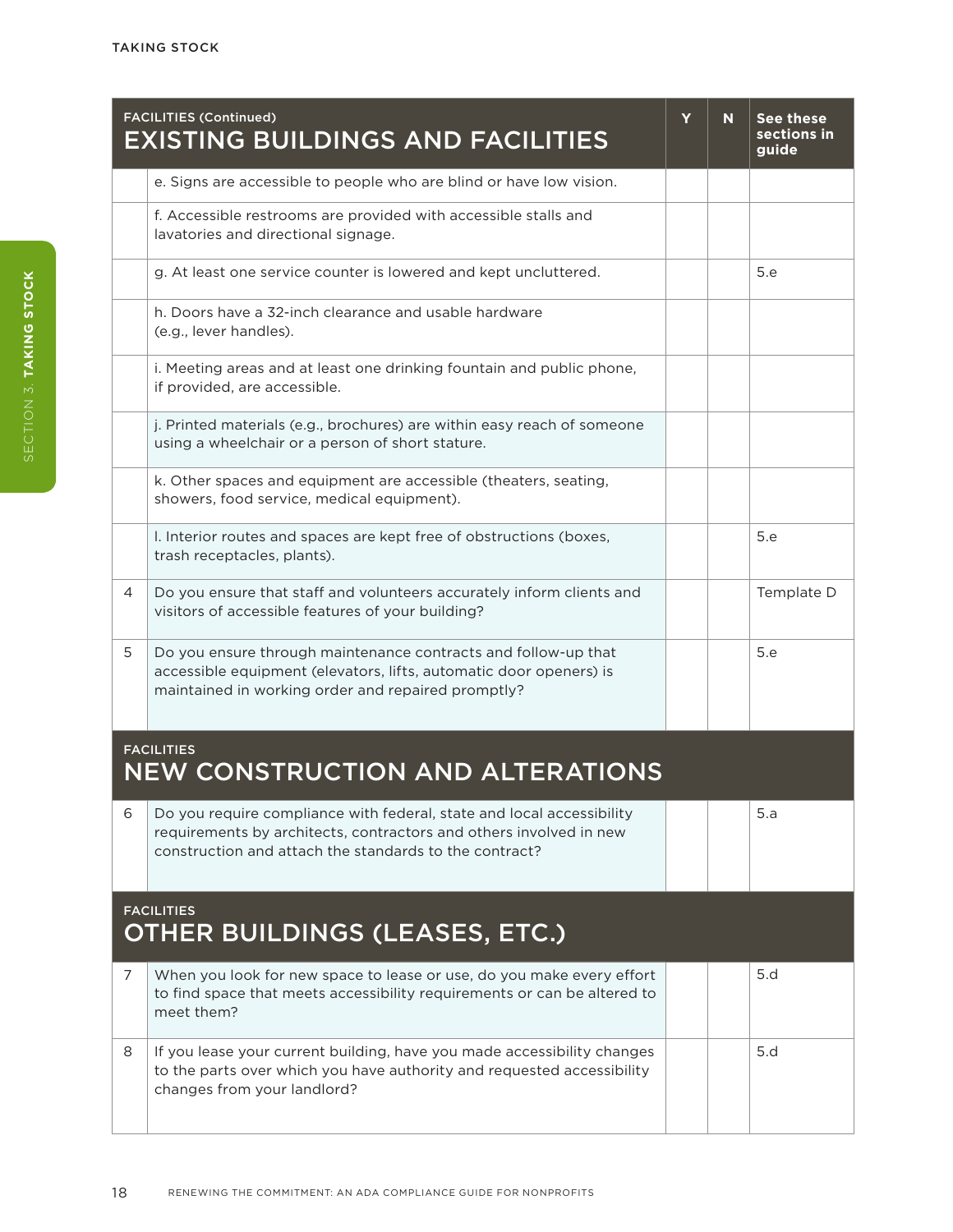|   | <b>COMMUNICATION</b>                                                                                                                                                                                                                                                                      |  | N | <b>See these</b><br>sections in<br>guide                       |
|---|-------------------------------------------------------------------------------------------------------------------------------------------------------------------------------------------------------------------------------------------------------------------------------------------|--|---|----------------------------------------------------------------|
| 1 | Have you reviewed any materials you distribute to see if they are<br>welcoming to people with disabilities and reflect a diverse population?                                                                                                                                              |  |   | 1.a, 4                                                         |
| 2 | If you distribute print materials (e.g., brochures, forms, exhibits,<br>handbooks) or have displays of print information, do you have those<br>that are frequently used available in large print or other alternate<br>formats such as Braille, electronic format, recorded tape or disk? |  |   | 2.c, 6,<br>Glossary, Tip<br>Sheet 5,<br>Template B             |
| 3 | Do you make those materials and others available in alternate<br>formats (including those listed and by oral description or providing a<br>person who is a reader) as appropriate to the individual and the<br>situation on request?                                                      |  |   | See box<br>above.                                              |
| 4 | If you communicate through oral means (spoken or recorded), e.g., by<br>phone, in person or over the phone, do you make the communications<br>accessible, or are you prepared to make them accessible, through all<br>these means, when each is appropriate?                              |  |   | 2.c, 6,<br>Glossary,<br>Tip Sheets 2<br>and $4,$<br>Template B |
|   | a. through interpreters (sign language, oral, video remote interpreting)                                                                                                                                                                                                                  |  |   | Tip Sheet 2                                                    |
|   | b. with CART or captioning                                                                                                                                                                                                                                                                |  |   | 6.b, 6.d                                                       |
|   | c. through writing notes                                                                                                                                                                                                                                                                  |  |   | 6.d                                                            |
|   | d. through electronic means such as UbiDuo or other keyboard devices                                                                                                                                                                                                                      |  |   | 6.b, 6.c, 6.d                                                  |
|   | e. with TTYs or telecommunications relay service                                                                                                                                                                                                                                          |  |   | 6.b, 6.c, Tip<br>Sheet 4                                       |
|   | f. for people with speech disabilities, with a communication board                                                                                                                                                                                                                        |  |   | 6.b                                                            |
|   | g. by taking extra time to communicate or understand                                                                                                                                                                                                                                      |  |   | 6.b                                                            |
| 5 | If you produce or use videos, DVDs or television broadcasts, or make<br>audio-visual presentations, do you make them accessible:                                                                                                                                                          |  |   | 6.a, 6.b, 6.c,<br>Glossary                                     |
|   | a. through captioning, closed or open?                                                                                                                                                                                                                                                    |  |   |                                                                |
|   | b. if at a presentation, with interpreters?                                                                                                                                                                                                                                               |  |   |                                                                |
|   | c. to people with disabilities?                                                                                                                                                                                                                                                           |  |   |                                                                |
| 6 | If you use automated phone menus, is there a way to skip the menu<br>and talk directly with a staff person?                                                                                                                                                                               |  |   | 6.c                                                            |